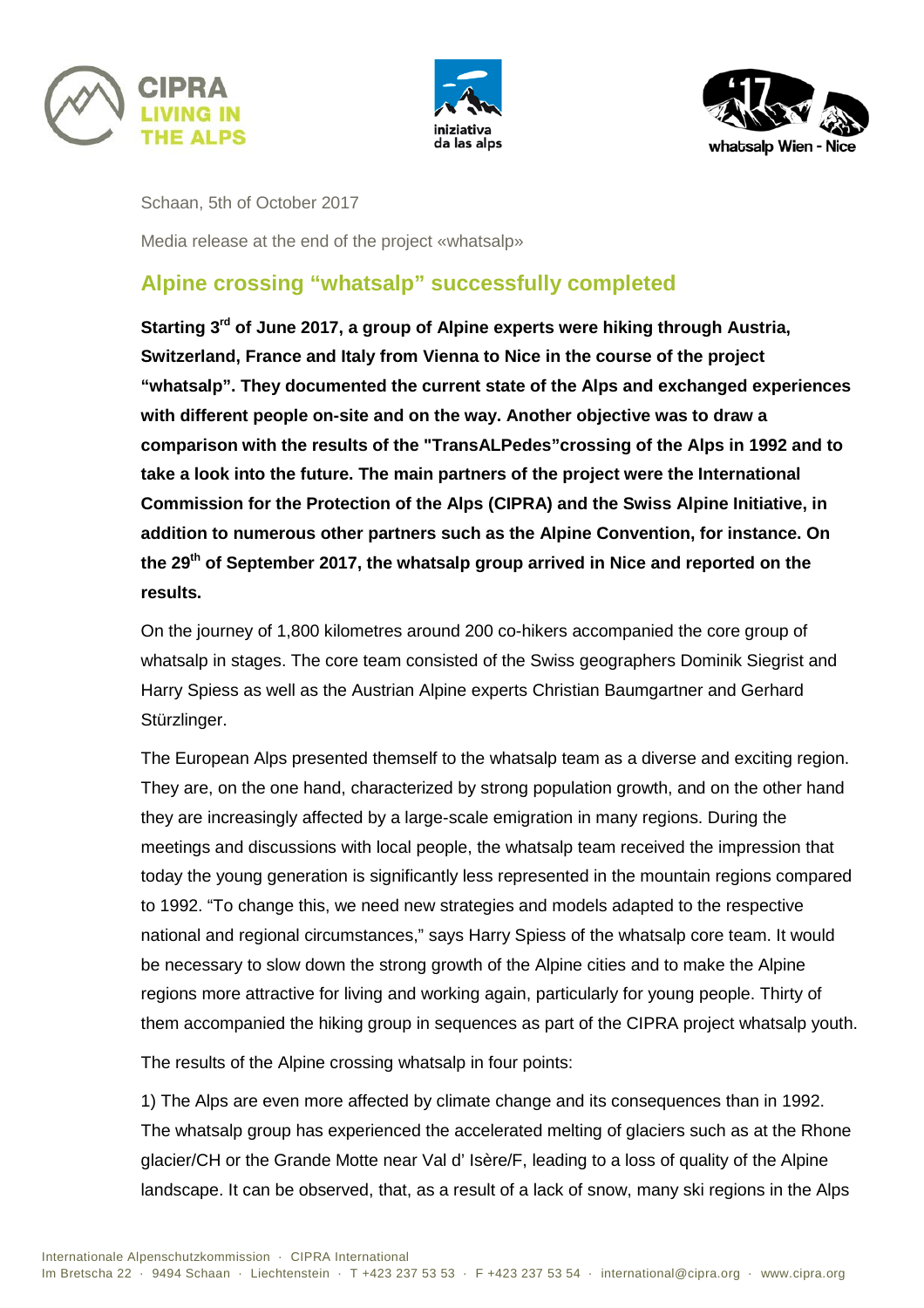

will be upgraded with expensive snowmaking equipment, slope levelling and reservoirs. Core team member Christian Baumgartner notes: "Climate-related natural hazards are increasing, as the landslide in the Swiss mountain village Bondo in Val Bregaglia has shown drastically." Climate protection requires more consistent solutions than today and the mountain regions would need to receive special attention in the framework of climate policy.

2) In addition to the globally oriented non-ecological intensive tourism, which has been intensified compared to 1992, the whatsalp hikers have experienced new forms of naturebased tourism in the Alps, for example the project "100% Valposchiavo" in Grisons/CH and the Valle Maira/I. Core team member Dominik Siegrist adds to this: "Alpine tourism urgently needs a reform in the direction of sustainability, be it with greening of intensive tourism, or also with the more consistent encouragement of a nature-based tourism adapted to the respective local conditions."

3) The traffic of transit goods on the road has continued to increase over the last 25 years, and also motorized leisure traffic has developed strongly. "We have dealt with a number of projects to promote soft mobility", explains Gerhard Stürzlinger of the whatsalp core team. In spite of positive approaches such as those introduced by the Swiss Alpine Initiative into national policy, however, it was not possible to curb the excessive motorized transport of goods and leisure traffic in the Alps. The Alpine states and the EU are called upon to create effective regulation and support instruments to curb transit traffic, to shift goods traffic to rail and to soothe motorized leisure traffic, asks Gerhard Stürzlinger.

4) Organic farming has become a reality in many valleys of the Alps since 1992, as the example of the "Ramsauer Bioniere" in Styria impressively shows, while in other places less ecological agriculture still dominates. Within the framework of agricultural policy, the greening of mountain farming must be further promoted and incentives should be created to strengthen cooperation between agriculture and tourism.

A detailed summary of the whatsalp project in German, French, Italian, Slovenian and English as well as country-specific media releases for Austria, Italy, France and Switzerland can be found here: <https://whatsalp.org/de/medien/>

This media release as well as printable press pictures are available for download at: [www.cipra.org/de/medienmitteilungen](http://www.cipra.org/de/medienmitteilungen) and <http://whatsalp.org/de/medien/>

Any questions should be sent to:

Dominik Siegrist, core team whatsalp, [dominik.siegrist@whatsalp.org;](mailto:dominik.siegrist@whatsalp.org) Tel +41 79 673 43 30 Maya Mathias, Project Assistant CIPRA International, [maya.mathias@cipra.org,](mailto:maya.mathias@cipra.org) +423 237 5353